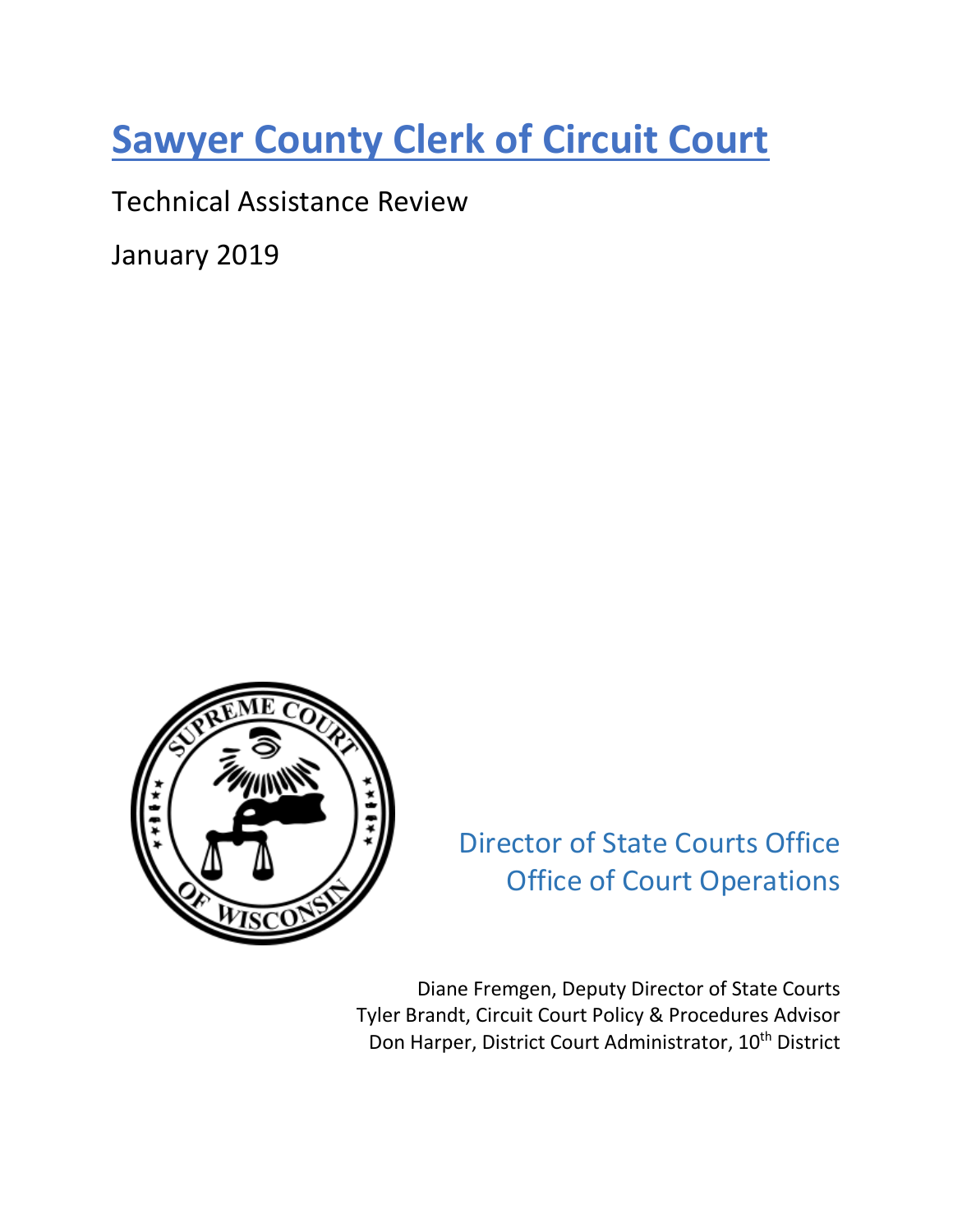# Contents

| $\textbf{Finding \#1}.\textcolor{red}{\textbf{m}1}.\textcolor{red}{\textbf{m}1}.\textcolor{red}{\textbf{m}2}.\textcolor{red}{\textbf{m}3}.\textcolor{red}{\textbf{m}4}.\textcolor{red}{\textbf{m}4}.\textcolor{red}{\textbf{m}5}.\textcolor{red}{\textbf{m}6}.\textcolor{red}{\textbf{m}6}.\textcolor{red}{\textbf{m}7}.\textcolor{red}{\textbf{m}8}.\textcolor{red}{\textbf{m}8}.\textcolor{red}{\textbf{m}9}.\textcolor{red}{\textbf{m}8}.\textcolor{red}{\textbf{m}9}.\$ |
|-----------------------------------------------------------------------------------------------------------------------------------------------------------------------------------------------------------------------------------------------------------------------------------------------------------------------------------------------------------------------------------------------------------------------------------------------------------------------------|
|                                                                                                                                                                                                                                                                                                                                                                                                                                                                             |
|                                                                                                                                                                                                                                                                                                                                                                                                                                                                             |
|                                                                                                                                                                                                                                                                                                                                                                                                                                                                             |
|                                                                                                                                                                                                                                                                                                                                                                                                                                                                             |
|                                                                                                                                                                                                                                                                                                                                                                                                                                                                             |
|                                                                                                                                                                                                                                                                                                                                                                                                                                                                             |
|                                                                                                                                                                                                                                                                                                                                                                                                                                                                             |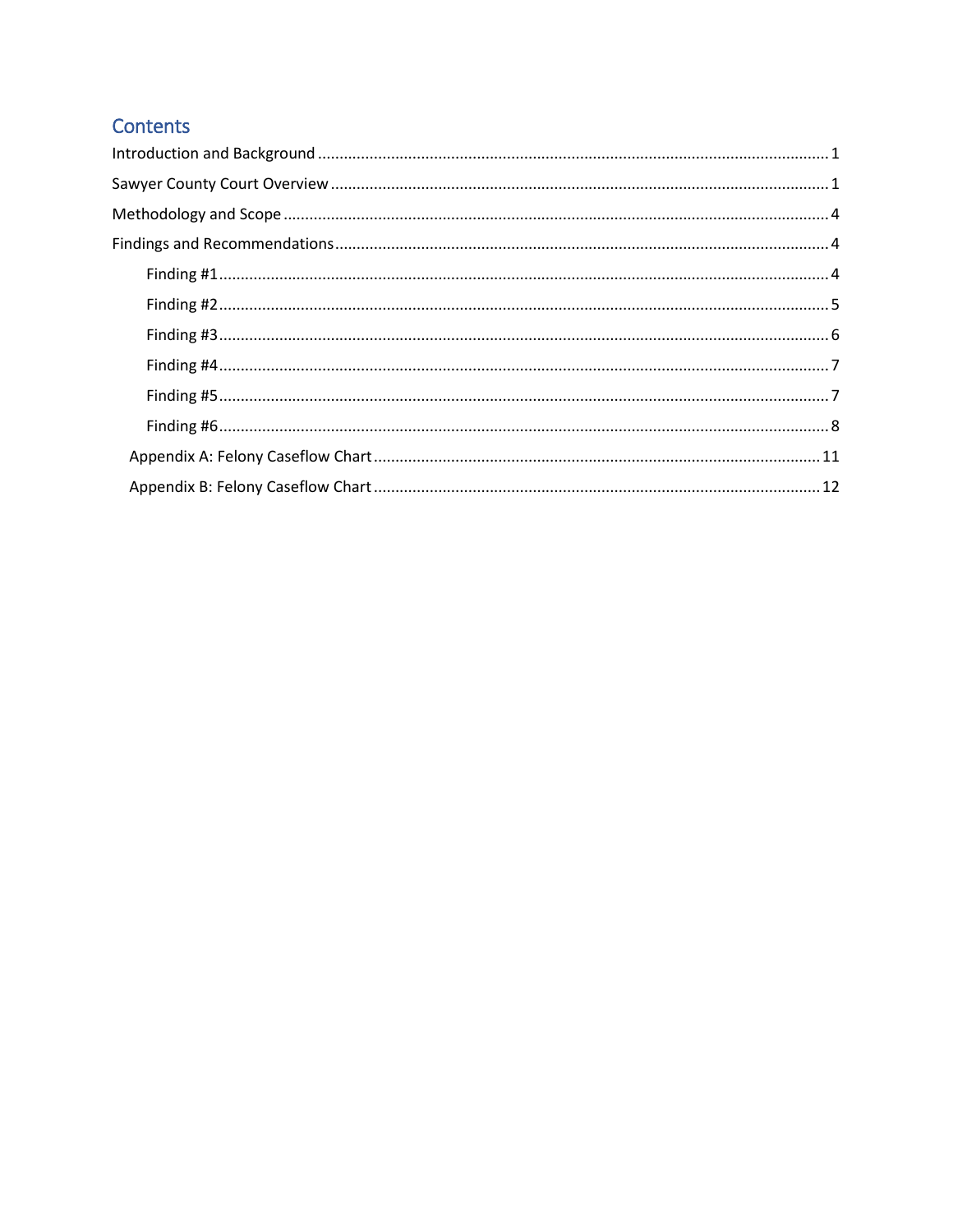## <span id="page-2-0"></span>Introduction and Background

Since the reorganization of the court system in 1978, the Director of State Courts Office (DSCO) has conducted several technical assistance reviews for clerk of circuit court offices. It has been several years since a clerk of circuit court has made a request for a formal review. Providing technical assistance to the circuit courts is part of the mission of the Office of Court Operations (OCO) and a daily part of the work performed by OCO staff.

District Court Administrator for the 10<sup>th</sup> Judicial District, Don Harper and Sawyer County Clerk of Circuit Court, Marge Kelsey, have asked the OCO to review the operations of the clerk of court office in Sawyer County and make recommendations that could improve case processing efficiencies.

## <span id="page-2-1"></span>Sawyer County Circuit Court Overview

l

Sawyer County is a small, rural county in northwestern Wisconsin with a population of 16,418 and a caseload of approximately 4,000 cases per year.<sup>1</sup> Their office hours are 8 a.m. to 4 p.m. Monday through Friday, excluding holidays. The court is located at 10610 Main Street in Hayward, Wisconsin.

Judge John M. Yackel is the sole circuit court judge and has served Sawyer County since his election in 2015. Many of Judge Yackel's judicial responsibilities are supplemented by limited, part-time court commissioner services. Commissioner services are detailed later in this report. The clerk of circuit court office experienced a great deal of change between 2009 and November 2018, including retirements and the sudden passing of one of the county's past Clerk's of Circuit Court in 2015. These changes have caused instability and concerns about record keeping and case management processes. The office employed several interim clerks of circuit court from 2015 until November 2018, when Marge Kelsey was elected to the office. Ms. Kelsey was appointed to the position immediately following her November election.

Clerk Kelsey was the former judicial assistant for the court and brings 11 years of court system experience and knowledge to her position. Based on interviews and observations, Clerk Kelsey appears to be hardworking, eager to learn, and has a good fundamental understanding of the office. In addition to the clerk, the Sawyer County Clerk's Office has four full-time and one parttime clerk staff, a full-time register in probate/juvenile clerk, one full-time judicial assistant, and one full-time stenographic court reporter.

The following tables provide additional information regarding caseload and activity: Table 1 is the court's case activity for CY2018 and Table 2 is an illustration of the court's five-year case filing trends (CY2013–CY2018).

 $1$  U.S. Census Bureau, Population Estimates Program (PEP), Updated annually. Population and Housing Unit Estimates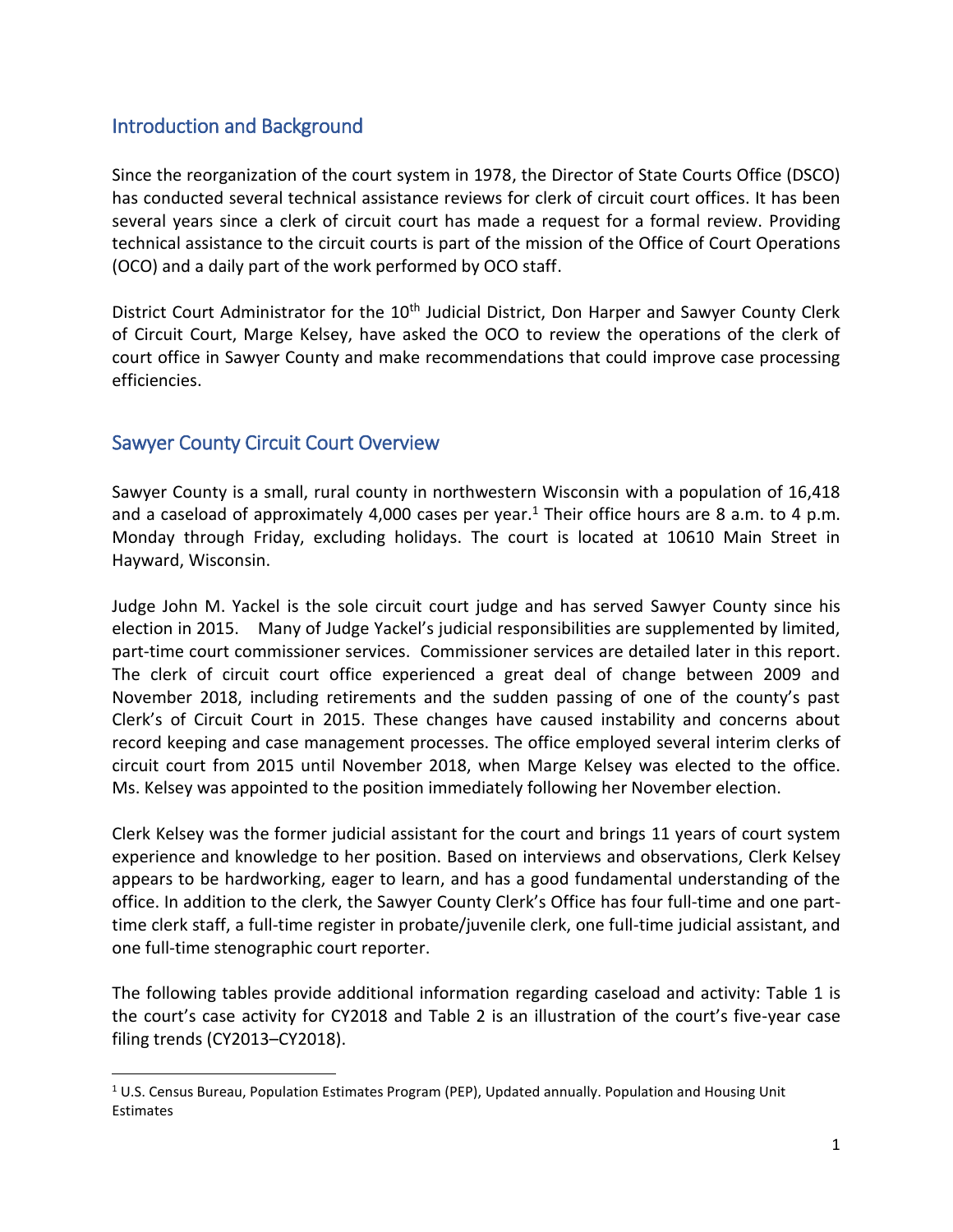## **Table 1: 2018 Sawyer County Circuit Court Caseload**

| <b>Case Type</b>                        | <b>Begin Pending</b>    | Opened         | <b>Disposed</b> | <b>End Pending</b> |
|-----------------------------------------|-------------------------|----------------|-----------------|--------------------|
| Felony                                  | 291                     | 388            | 347             | 316                |
| Misdemeanor                             | 223                     | 529            | 469             | 271                |
| <b>Criminal Traffic</b>                 | 163                     | 162            | 201             | 126                |
| <b>TOTAL CRIMINAL</b>                   | 677                     | 1079           | 1017            | 713                |
| Traffic (Contested)                     | 112                     | 336            | 277             | 189                |
| Traffic (Uncontested)                   |                         | 1070           | 1070            |                    |
| Traffic (Uncontested w/Appearance)      |                         | 12             | 12              |                    |
| Forfeiture (Contested)                  | 22                      | 52             | 57              | 16                 |
| Forfeiture (Uncontested)                |                         | 348            | 348             |                    |
| Forfeiture (Uncontested w/Appearance)   |                         | 1              | 1               |                    |
| Juv.-Ordinance (Contested)              | 3                       | $\overline{0}$ | 3               | $\mathbf 0$        |
| Juv.-Ordinance (Uncontested)            |                         | 99             | 99              |                    |
| Juv.-Ordinance (Uncontested             |                         |                |                 |                    |
| w/Appearance)                           |                         | $\mathbf 0$    | $\mathbf 0$     |                    |
| <b>TOTAL FORFEITURE</b>                 | 137                     | 1918           | 1867            | 205                |
| Civil                                   | 68                      | 153            | 147             | 71                 |
| Divorce                                 | 28                      | 57             | 48              | 34                 |
| Paternity                               | $\overline{2}$          | 12             | 13              | $\overline{2}$     |
| <b>Other Family</b>                     | $\mathbf{1}$            | 32             | 24              | 10                 |
| <b>Small Claims (Contested)</b>         | 13                      | 49             | 59              | 10                 |
| <b>Small Claims (Uncontested)</b>       |                         | 380            | 380             |                    |
| Small Claims (Uncontested w/Appearance) |                         | 3              | 3               |                    |
| <b>TOTAL CIVIL</b>                      | 112                     | 686            | 674             | 127                |
| Estates                                 | 10                      | 9              | 3               | 17                 |
| Informal                                | 29                      | 23             | 14              | 38                 |
| <b>Trusts</b>                           | $\mathbf 0$             | $\overline{4}$ | 3               | $\mathbf{1}$       |
| Guardianships                           | 3                       | 18             | 13              | $\overline{2}$     |
| Commitments                             | $\mathbf 0$             | 28             | 29              | $\overline{7}$     |
| Adoptions                               | $\mathbf{1}$            | 5              | 6               | 0                  |
| <b>Other Probate</b>                    | 19                      | 24             | 27              | 16                 |
| <b>TOTAL PROBATE</b>                    | 62                      | 111            | 95              | 81                 |
| Delinquency                             | 6                       | 18             | 25              | $\overline{2}$     |
| <b>CHIPS</b>                            | $\mathbf{1}$            | 13             | 9               | 4                  |
| TPR - Voluntary                         | $\boldsymbol{0}$        | $\overline{2}$ | $\overline{2}$  | $\mathbf 0$        |
| TPR - Involuntary                       | $\mathbf 0$             | 0              | $\mathbf 0$     | 0                  |
| Other Juvenile                          | $\mathbf 0$             | 15             | 12              | $\mathbf{1}$       |
| <b>TOTAL JUVENILE</b>                   | $\overline{\mathbf{z}}$ | 48             | 48              | 7                  |
| <b>GRAND TOTAL</b>                      | 995                     | 3842           | 3701            | 1133               |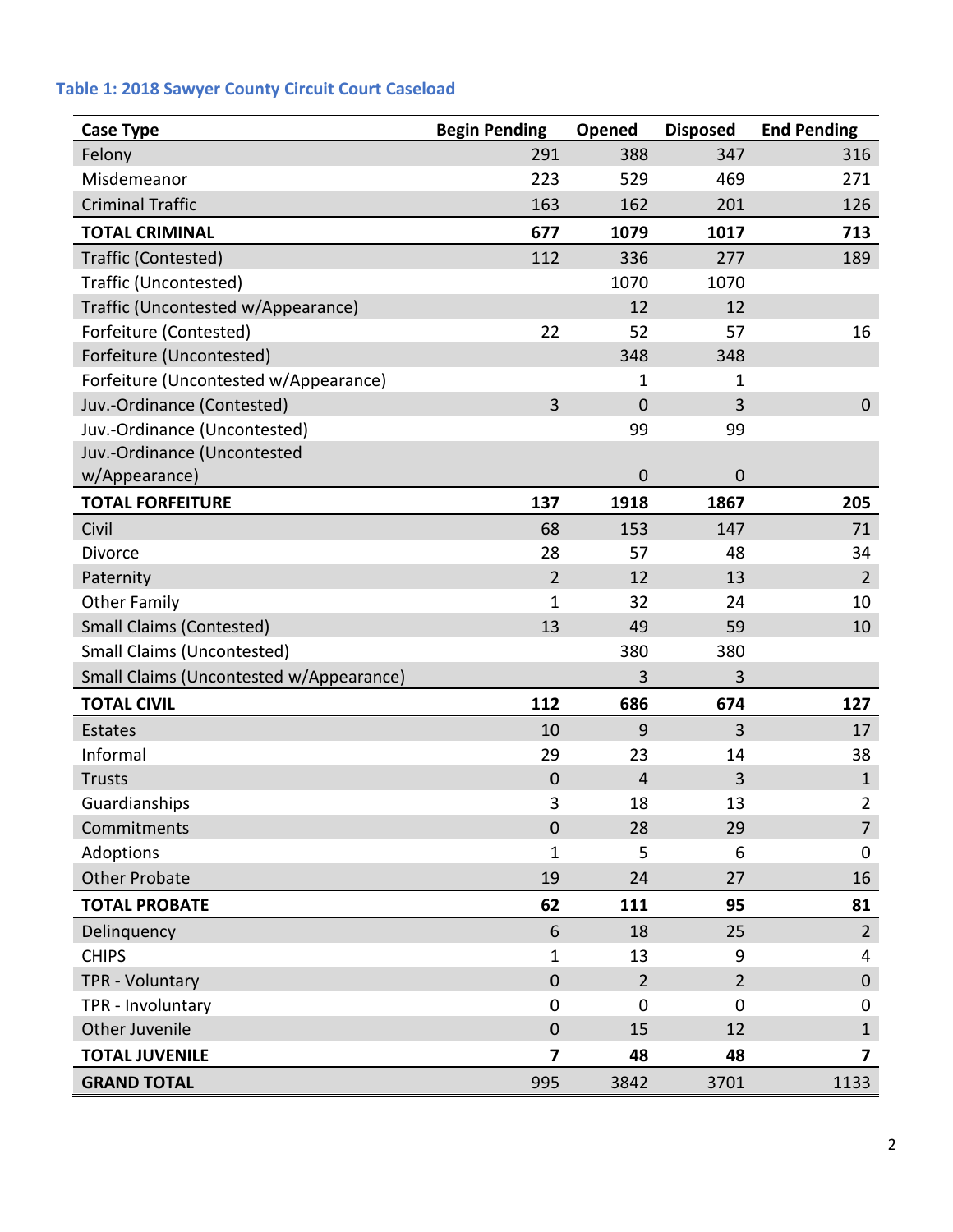| <b>Case Type</b>                        | 2013           | 2014                    | 2015           | 2016           | 2017                    | 2018           |
|-----------------------------------------|----------------|-------------------------|----------------|----------------|-------------------------|----------------|
| Felony                                  | 192            | 262                     | 268            | 271            | 354                     | 388            |
| Misdemeanor                             | 437            | 466                     | 503            | 444            | 466                     | 529            |
| <b>Criminal Traffic</b>                 | 59             | 66                      | 84             | 244            | 289                     | 162            |
| <b>TOTAL CRIMINAL</b>                   | 688            | 794                     | 855            | 959            | 1109                    | 1079           |
| <b>Traffic (Contested)</b>              | 344            | 292                     | 375            | 390            | 300                     | 336            |
| Traffic (Uncontested)                   | 1381           | 781                     | 1096           | 966            | 1198                    | 1070           |
| Traffic (Uncontested w/Appearance)      | 23             | $\overline{\mathbf{r}}$ | 5              | 5              | 8                       | 12             |
| Forfeiture (Contested)                  | 78             | 61                      | 54             | 57             | 70                      | 52             |
| Forfeiture (Uncontested)                | 289            | 290                     | 351            | 384            | 417                     | 348            |
| Forfeiture (Uncontested w/Appearance)   | 4              | 5                       | 1              | 3              | 1                       | 1              |
| Juv.-Ordinance (Contested)              | 5              | 6                       | 8              | $\mathbf 0$    | 12                      | $\mathbf 0$    |
| Juv.-Ordinance (Uncontested)            | 145            | 114                     | 118            | 165            | 136                     | 99             |
| Juv.-Ordinance (Uncontested             |                |                         |                |                |                         |                |
| w/Appearance)                           | 3              | $\overline{2}$          | $\overline{2}$ | $\mathbf 0$    | $\boldsymbol{0}$        | $\mathbf 0$    |
| <b>TOTAL FORFEITURE</b>                 | 2272           | 1555                    | 2010           | 1970           | 2142                    | 1918           |
| Civil                                   | 207            | 207                     | 186            | 125            | 157                     | 153            |
| Divorce                                 | 48             | 51                      | 45             | 49             | 39                      | 57             |
| Paternity                               | 17             | 12                      | 13             | 12             | 12                      | 12             |
| <b>Other Family</b>                     | 47             | 61                      | 40             | 37             | 29                      | 32             |
| <b>Small Claims (Contested)</b>         | 45             | 0                       | $\mathbf 0$    | 39             | 34                      | 49             |
| <b>Small Claims (Uncontested)</b>       | 324            | 337                     | 337            | 287            | 386                     | 380            |
| Small Claims (Uncontested w/Appearance) | $\mathbf 0$    | 0                       | $\mathbf 0$    | 26             | $\mathbf 0$             | 3              |
| <b>TOTAL CIVIL</b>                      | 688            | 668                     | 621            | 575            | 657                     | 686            |
| Estates                                 | 10             | 9                       | 13             | $\overline{7}$ | $\overline{4}$          | $9\,$          |
| Informal                                | 33             | 30                      | 29             | 26             | 17                      | 23             |
| <b>Trusts</b>                           | $\mathbf 0$    | 0                       | 3              | $\overline{0}$ | $\overline{2}$          | $\overline{4}$ |
| Guardianships                           | 18             | 24                      | 26             | 22             | 26                      | 18             |
| Commitments                             | 36             | 35                      | 43             | 21             | 20                      | 28             |
| Adoptions                               | 8              | $\mathbf{1}$            | 6              | $\overline{4}$ | $\overline{\mathbf{4}}$ | 5              |
| <b>Other Probate</b>                    | 19             | 21                      | 26             | 15             | 13                      | 24             |
| <b>TOTAL PROBATE</b>                    | 124            | 120                     | 146            | 95             | 86                      | 111            |
| Delinquency                             | 14             | 13                      | 11             | 10             | 6                       | 18             |
| <b>CHIPS</b>                            | 18             | 14                      | 22             | 13             | 18                      | 13             |
| TPR - Voluntary                         | $\overline{4}$ | $\overline{2}$          | $\overline{4}$ | $\mathbf{0}$   | $\pmb{0}$               | $\overline{2}$ |
| TPR - Involuntary                       | 1              | 5                       | 1              | 1              | $\mathbf 1$             | 0              |
| Other Juvenile                          | 9              | 14                      | 21             | 20             | 20                      | 15             |
| <b>TOTAL JUVENILE</b>                   | 46             | 48                      | 59             | 44             | 45                      | 48             |
| <b>GRAND TOTAL</b>                      | 3818           | 3185                    | 3691           | 3643           | 4039                    | 3842           |

# **Table 2: Sawyer County Circuit Court Case Filings (CY2013-2018)**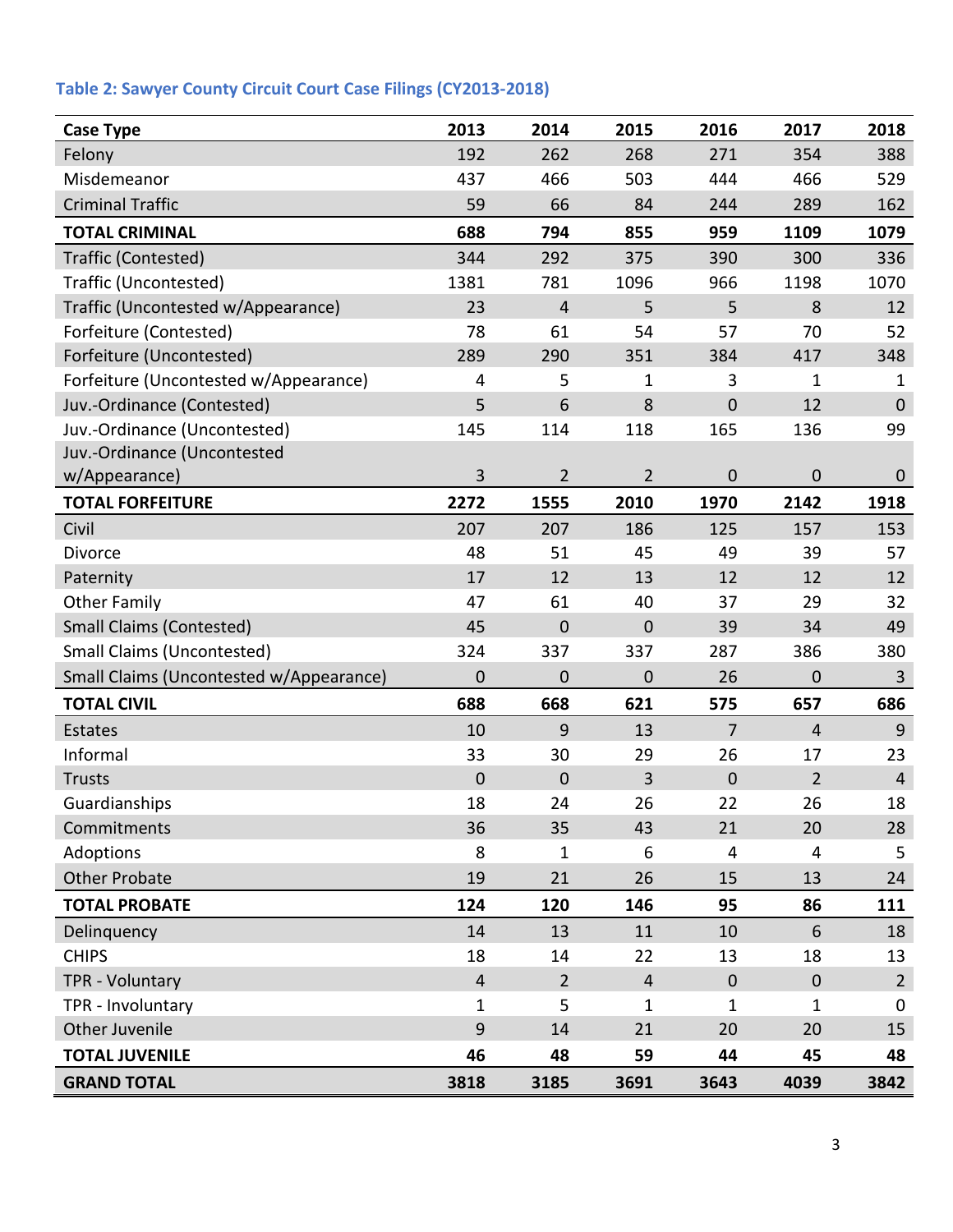## <span id="page-5-0"></span>Methodology and Scope

The information in this report is based on staff interviews, observations, and statistical data analysis. The interviewers used a semi-structured open-ended question protocol to allow clerk staff to express concerns and provide feedback on areas where they feel improvement was possible, and to provide any other pertinent information. Observations of the court processes occurred during the OCO site visit and through the multiple visits of DCA Harper. Data relating to Sawyer County's caseload was drawn from year-end caseload summary reports. This report uses court record entries in the CCAP case management system to summate the number of cases filed, disposed, transferred, etc. Data relating to Sawyer County jury trials was pulled from the year-end disposition summary report. The disposition summary report relies on court record event entries in the case management system to categorize and count the disposition of a case.

The scope of this review includes a review of Sawyer County's caseflow management; from entering new cases through the eFiling queue and over the counter, scheduling hearings, and disposing of cases; financial management, including receipting, adjustments, day and month end processing, as well as collections; and jury management. The scope was pre-determined based on discussions with Clerk Kelsey and DCA Harper.

## <span id="page-5-1"></span>Findings and Recommendations

#### <span id="page-5-2"></span>**Finding #1: The time between scheduled appearances is quite extensive and causes difficulties for clerks to find open time to schedule other matters.**

Most defendants waived the 20-day time limit for preliminary hearings during felony initial appearances. Defendants who waived the 20-day limitation were then scheduled for status conferences on April 9, 2019, 54 days after the initial appearance.

#### *Recommendation(s)*

1. Utilize court commissioner time to hear initial appearances and bond hearings one morning per week.

As the team observed, initial appearances served primarily as a hearing to determine bond and notify defendants of their rights. A court commissioner could manage this process, which would free up valuable court time for other matters. The court should further review commissioner powers allowed by statute to expand the number of hearings in which they preside.

2. Use the judge's calendar to schedule motion hearings, preliminary hearings, arraignments, and sentencing hearings during the Tuesday time block.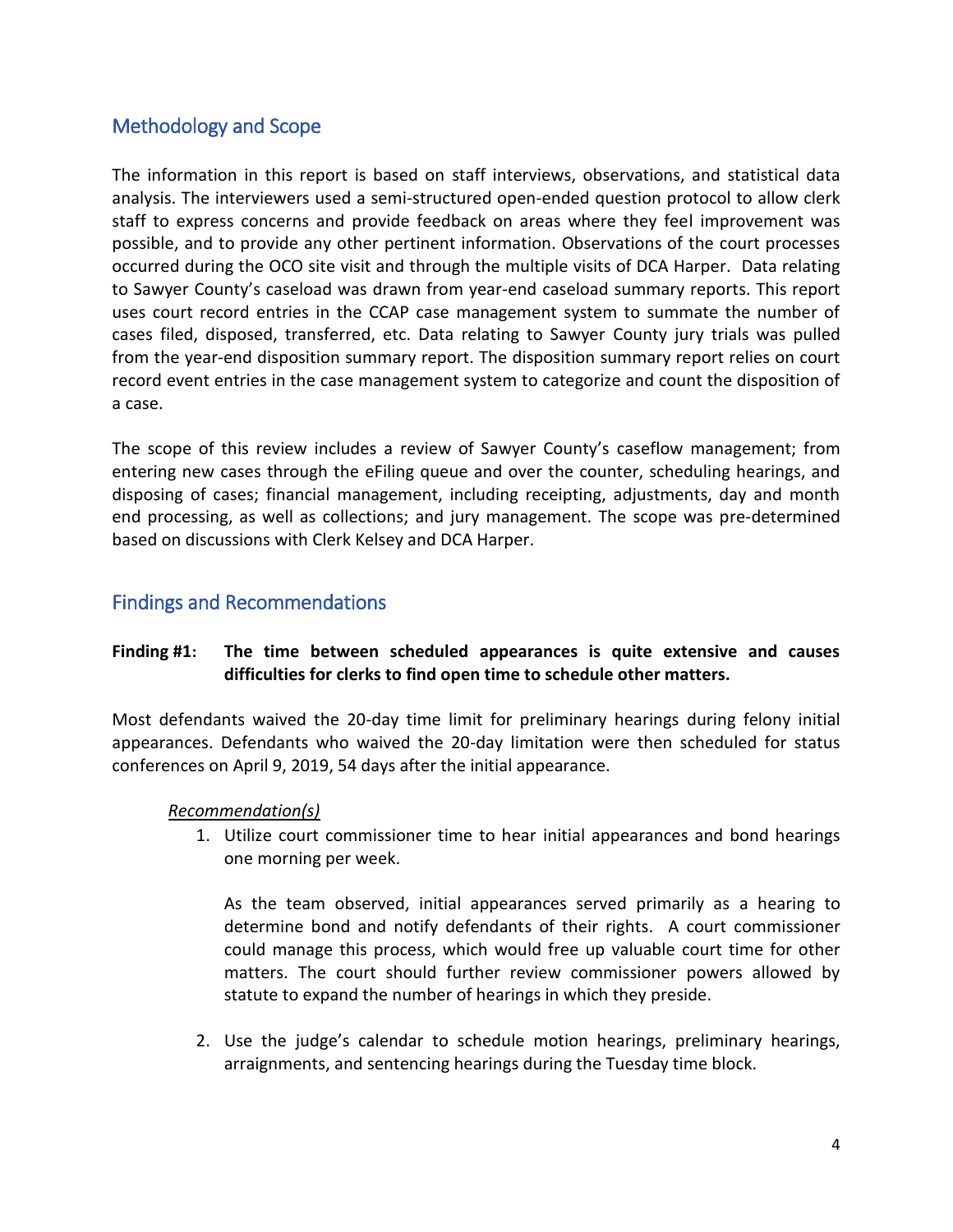By implementing Recommendation 1 of this finding, Judge Yackel will have several additional hours available on Tuesdays to handle other matters. For instance, while the court commissioner manages initial appearances in the smaller court room, Judge Yackel can schedule motion hearings, preliminary hearings, arraignments, plea hearings, and sentencing hearings.

3. Set up time blocks for specific hearing types so staff is properly prepared in the courtroom and ready to provide future hearing dates.

The team observed that, at times, the court switched between case types or had criminal and civil matters calendared in the same time block. Because clerk staff specializes in particular case types, this results in frequent breaks to accommodate staff changes. The constant movement of staff results in lost time or having a clerk who is not appropriately prepared in the courtroom for the type of hearing. Cross training of court staff is encouraged, but still results in adjusting from criminal to civil case types for everyone in the court room. For better efficiency, strict scheduling blocks will promote better case flow.

#### <span id="page-6-0"></span>**Finding #2: Scheduling cases for status conference rather than the next scheduled event in the process automatically adds delay to the calendar.**

At initial appearance, the court schedules most criminal cases for status conference. This practice was also observed in some criminal traffic matters. As reported by clerk staff, status conferences dominate the court's calendar, making it difficult to find time to schedule other cases. The practice of scheduling all cases for a status conference following initial appearance creates calendar congestion, additional notice work for clerk staff, and delays case disposition.

#### *Recommendation(s)*

1. Schedule criminal matters for the next step in the case process.

By immediately scheduling the next date in the case process the court removes unnecessary hearings from the calendar which ultimately will open additional time blocks for other matters. Appendices A and B provide flow charts of basic case processing. General guidelines to follow when processing criminal matters include:

- a. Felony cases should be scheduled for preliminary hearing within 20 days of the initial appearance as required by statute, unless the preliminary hearing is waived. If the preliminary hearing is waived, the matter should be set for arraignment on the next possible calendar block.
- b. For non-felony criminal matters, either a plea should be entered at the initial appearance or the matter should be set for a plea/sentencing hearing within three weeks of the initial appearance.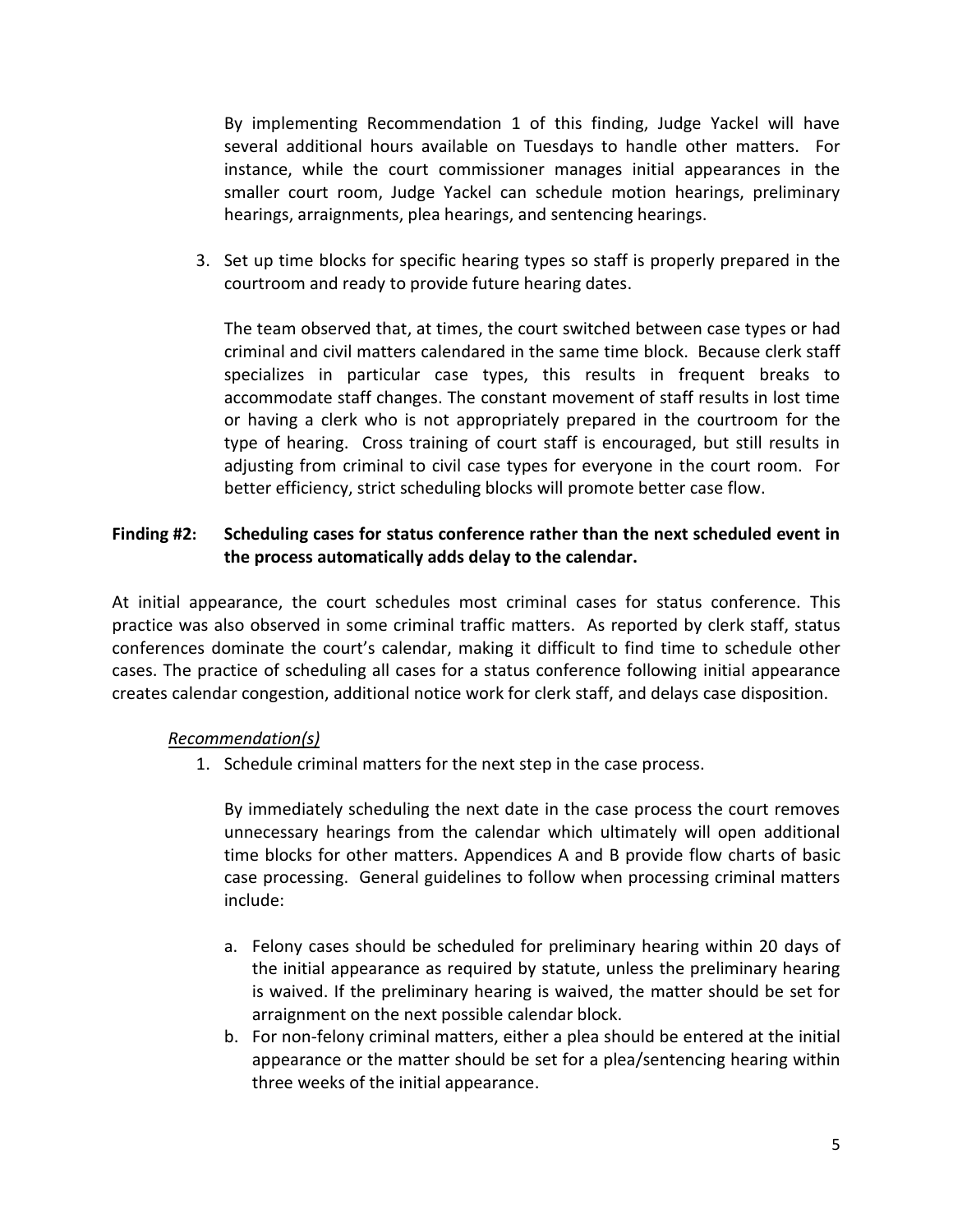- c. Guilty and no contest pleas should be sentenced at the plea hearing. Felony matters may need to be adjourned for sentencing if a presentence investigation is requested.
- d. Not guilty pleas could be scheduled for pretrial conference with the district attorney's office and removed from the judge's calendar.
	- i. If cases are resolved at the first pretrial, the case should be set for sentencing, on the judge's calendar, no longer than three weeks out.
	- ii. If the matter is not resolved, the case should be scheduled for both a jury trial date approximately six to eight weeks out, and a final pretrial hearing the week before the jury trial date.
- e. If other motion hearings are requested, before the final pretrial date, they should be scheduled as soon as practicable.

#### <span id="page-7-0"></span>**Finding #3: Defendants ordered to sign bond forms at the clerk's office do not always appear at the clerk's window to sign their bond.**

The team observed the court sending defendants to the clerk's office to sign signature bonds ordered in court. Per the clerk's staff, defendants do not always come to the clerk's window to sign the required paperwork for a signature bond. This results in extra work for clerk staff who must now follow-up with defendants. Some staff attempt to reach defendants by phone and ask them to come back to the courthouse, while others mail a copy of the bond paperwork to the defendant, hoping they will sign and return. Unsuccessful follow-up is addressed at the defendant's next court appearance, often several months after the bond was ordered.

#### *Recommendation(s)*

1. Utilize the security officer in the courtroom to assist in getting the defendant's signature on the bond.

The clerk can print the bond form in the courtroom, which the security officer can then hand to the defendant and have them sign immediately. Having the defendant sign the bond paperwork immediately in the courtroom will remove any risk of the defendant leaving the courthouse without finishing the necessary paperwork.

2. Utilize the security officer to take the defendant down to the clerk's office to sign the bond paperwork.

As an alternative to having the bond paperwork signed in the courtroom, the security officer could escort defendants down the hall to the clerk's window where they can sign their bond paperwork. This option removes the need to print bond paperwork in the courtroom, which can disturb courtroom flow. However, it does create new challenges because it removes the security officer from the courtroom for extended periods of time.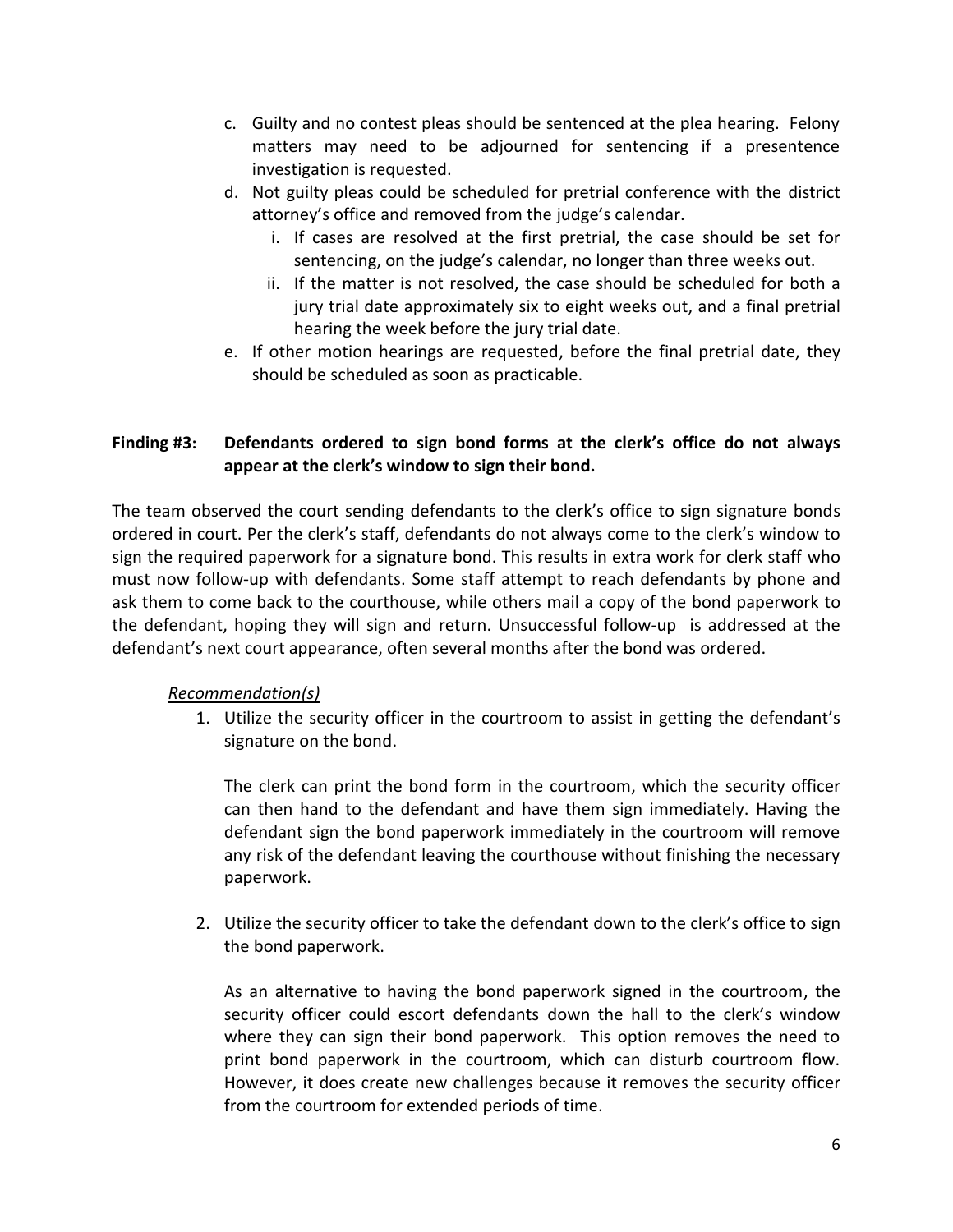#### <span id="page-8-0"></span>**Finding #4: Determine the optimum number of cases scheduled to a jury trial date for the most efficient use of calendar time.**

Staff expressed a concern about lost calendar time due to jury trials settling at the last minute. Despite reserving a great deal of the court's calendar for jury trials, the county averaged less than six jury trials per year for the last three years. Sawyer County should consider options to more efficiently manage their jury trials and prevent lost calendaring time.

#### *Recommendation(s)*

1. Create a monthly block of two consecutive days for jury trials.

With an average of six jury trials per year, Sawyer County should create monthly jury trial blocks to manage the volume of jury trials they have. Creating regular blocks provide consistency for clerk staff when trying to schedule other activities.

2. Establish final pre-trial conferences.

As recommended in Finding 2, Sawyer County should use final pre-trial conference dates, scheduled one week or less before the jury trial date. This will provide the parties one last opportunity to settle before going to jury trial.

3. Schedule more jury trials in a time block.

As indicated by staff, Sawyer County attempts to schedule four to six jury trials in a day. However, given the limited number of jury trials required in Sawyer County it is appropriate for the court to schedule even more trials on a given day. Several counties schedule up to twenty jury trials in a day in order to ensure a fuller court calendar. This will require the clerk's office to monitor cases on the calendar for jury trial in order to avoid putting two cases that are more likely to proceed on the same day, such as serious felonies.

#### <span id="page-8-1"></span>**Finding #5: Bail jumping filings for Sawyer County are high and present a significant problem; they increase caseload, court time, and jail population all at a substantial cost to the county.**

Table 3 illustrates the county's filing trends in criminal misdemeanor, felony, and bail jumping cases over a five year period. Bail jumping cases have increased not only in total filings, but as an overall percentage of new criminal filings. In 2017, bail jump filings accounted for 24% of new felony filings with a total of 84 felony bail jumping cases opened.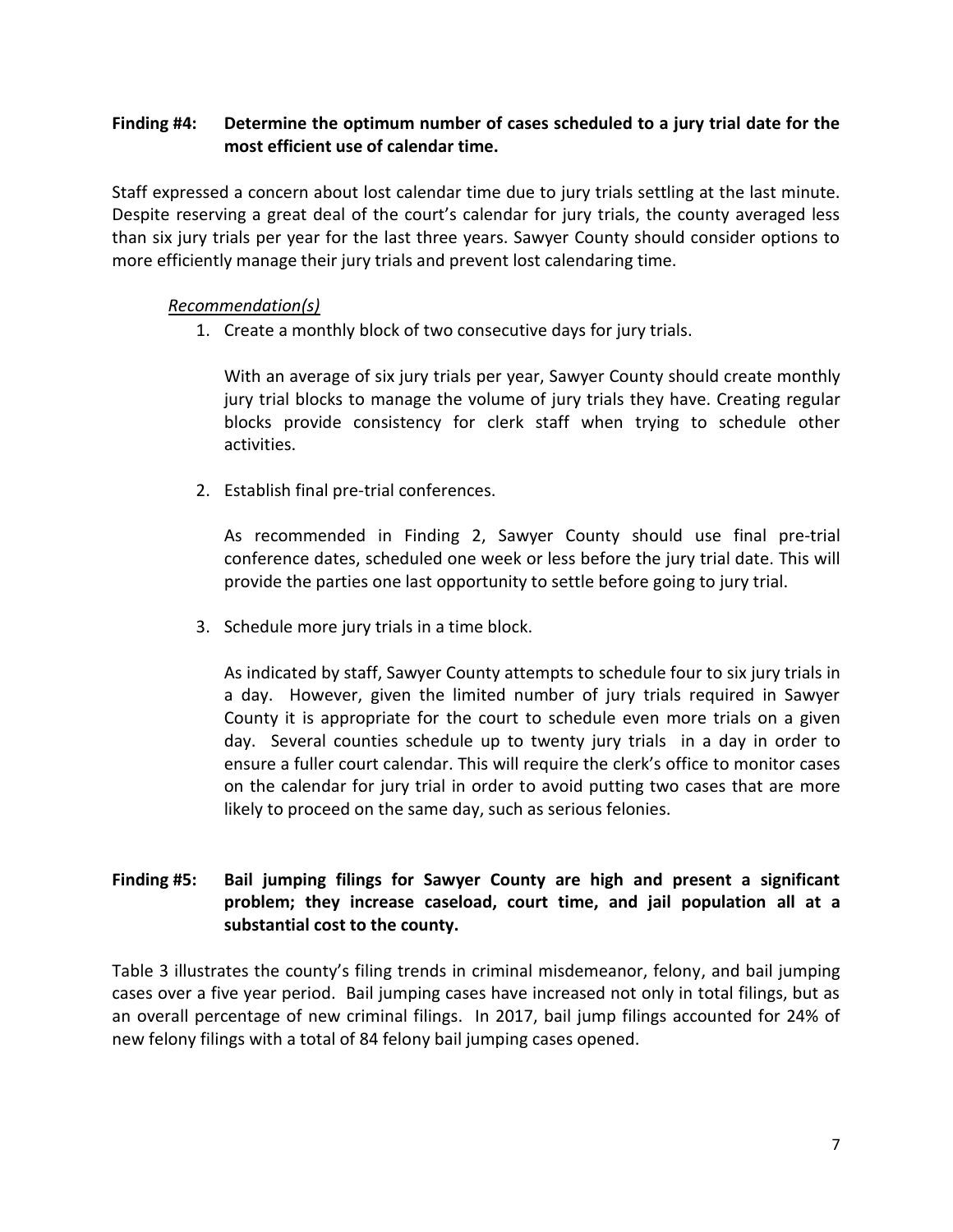|      | <b>Felony Bail</b><br>Jumping<br>Opened | Misd. Bail<br><b>Jumping</b><br><b>Opened</b> | Total<br>Felony<br>Opened | Total<br>Misd.<br>Opened | <b>Bail Jump</b><br>as % of<br>Felony | <b>Bail Jump</b><br>as % of<br>Misd. |
|------|-----------------------------------------|-----------------------------------------------|---------------------------|--------------------------|---------------------------------------|--------------------------------------|
| 2017 | 84                                      | 111                                           | 354                       | 754                      | 24%                                   | 15%                                  |
| 2016 | 59                                      | 90                                            | 271                       | 686                      | 22%                                   | 13%                                  |
| 2015 | 49                                      | 87                                            | 267                       | 589                      | 18%                                   | 15%                                  |
| 2014 | 59                                      | 84                                            | 264                       | 531                      | 22%                                   | 16%                                  |
| 2013 | 22                                      | 48                                            | 193                       | 496                      | 11%                                   | 10%                                  |

#### **Table 3: Sawyer County Criminal Filings Detail (CY2013 – CY2017)**

Additionally, in 2018 Sawyer County received a report from JusticePoint, Inc. who reported 20% of the jail population was held for failure to appear. This report also found 60% of individuals in custody had prior failures to appear. The county has already taken action on one of the recommendations in this report by hiring a coordinator for their Criminal Justice Coordinating Council (CJCC). Other recommendations in this report include continued pretrial screening, implementation of a pretrial release program, reinstatement of citations for operating after revocation and the implementation of programs for education, employment, and social support. The CCAP case management system offers additional tools to reduce failure to appear and the number of bail jumping charges.

#### *Recommendation(s)*

Utilize the text message notice system in CCAP to reduce failures to appear. This recommendation will require the court to not only verify the defendant's current address, but also obtain a cell phone number at the initial appearance. Some counties use a form that is handed to the defendant and filled out before they leave the courtroom. This could be collected and/or made part of the bond paperwork. The court should also ensure that all defendants leave court with a notice of the next hearing date in-hand.

#### <span id="page-9-0"></span>**Finding #6: The court calendar is primarily filled with criminal cases. There is very little room to schedule family and small claims matters.**

The most immediate concern expressed by staff is the lack of time on the calendar. The County uses a family court commissioner approximately 3 days per month to hear motions for change in placement/custody and stipulated divorces. Child Support and contested matters are scheduled in front of the Judge. Small claims matters are scheduled for a return date at the clerk's counter. Contested matters require a written answer and are scheduled before the Judge. Scheduling is approximately three months from the return date, unless there is a settlement on the calendar that can be used.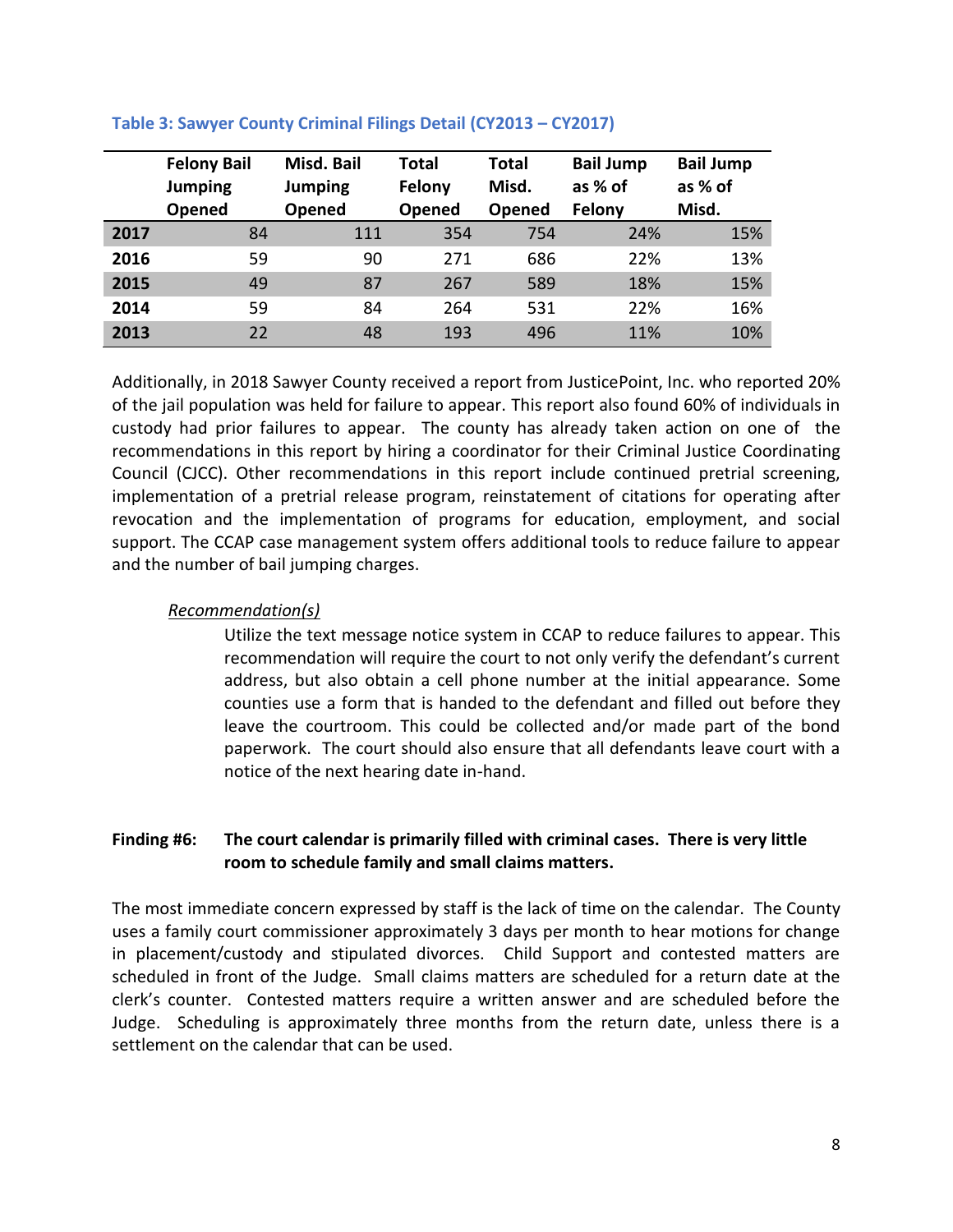#### *Recommendation(s)*

1. Establish time blocks for family and contested small claims, alternating weeks.

Given the small number of contested small claims and family cases, Sawyer County should adopt a biweekly time block that alternates contested small claims matters one week and contested family matters the next.

2. Mediation programs are a very effective tool for settling contested cases without the use of court time. In one neighboring county, an average 74% of referred cases were settled in mediation over a 15-year period. Similarly, Sawyer County could reduce the number of contested matters set before the judge by implementing some type of mediation program for both small claims money judgment cases and family cases involving contested property division or contested custody/placement issues.

In family cases involving child custody or placement, mediation should be mandatory and the court should refer the parties to mediation before appointing a guardian ad litem or scheduling the case for a contested hearing. For other family issues, requesting mediation should remain an option for the parties involved. Remaining contested family cases should be scheduled in the alternating biweekly time block described above.

#### **Finding #7: Additional training on CCAP financials is needed for staff; receipting, adjustments, day- and month- end processing, and collections.**

While staff expressed a need for additional training on CCAP financials, overall management of the financials is good; there is appropriate separation between the staff who receipt payments, those who do day-end and adjustments, and those who do month-end processing. Balancing the financial accounts occurs in the morning for the previous day. Once the day is balanced, the same clerk goes to the bank with the deposit. There is a separate clerk who provides backup to the day-end process. This clerk also issues checks, does adjustments, and is primarily responsible for turning delinquent accounts over for collections. A third individual is responsible for month-end processing. All of the staff in the office take turns receipting at the counter. Other than receipting, the two staff responsible for day- and month- end processing are new to these responsibilities. They had many questions, especially as it relates to monthend and adjustments.

#### *Recommendation(s)*

We recommend Sawyer County work with CCAP staff to evaluate current financial processes and do individual training as needed. If appropriate, assign the adjustment process to the month-end processing clerk.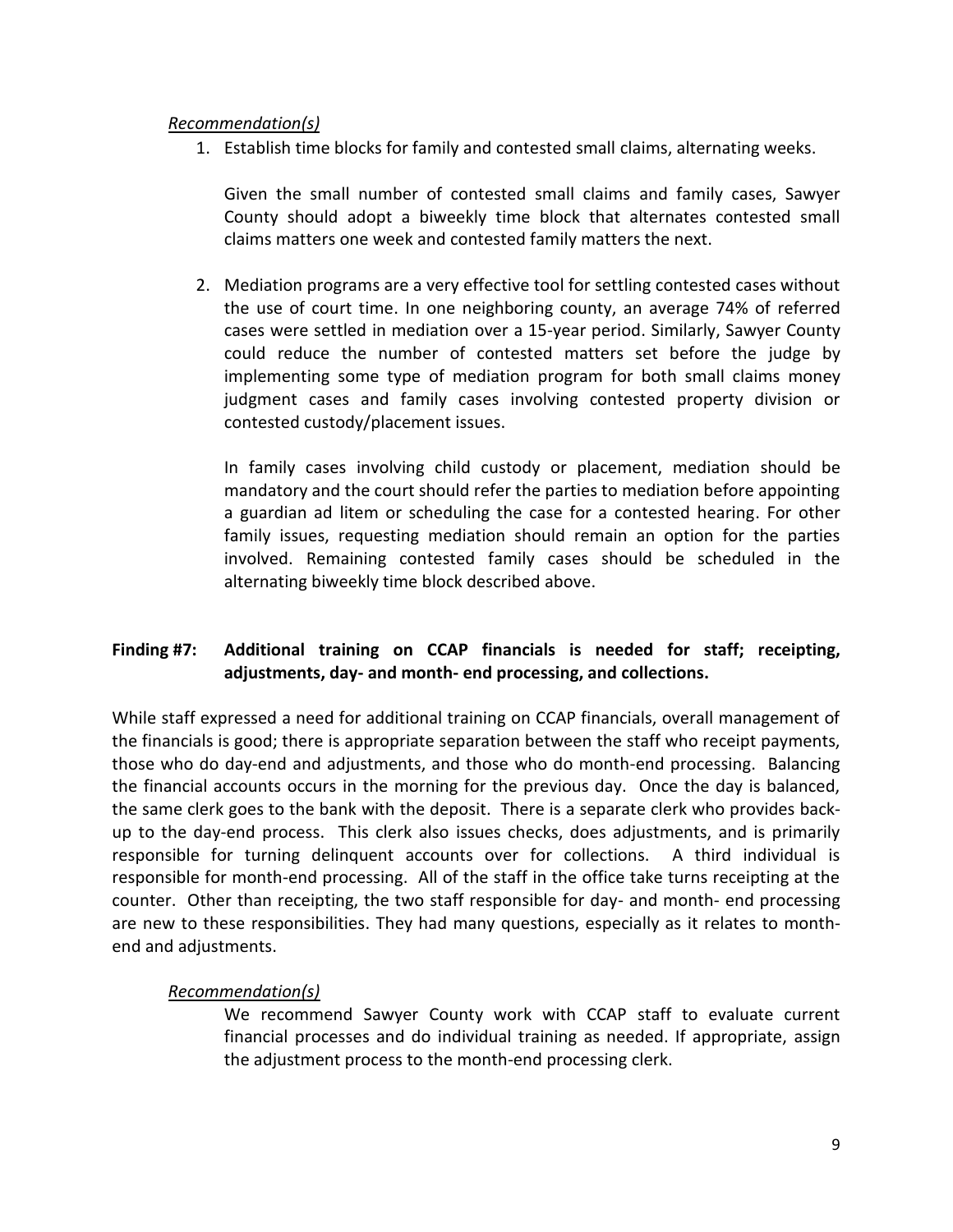#### **Finding #8: Utilize resources to increase collections, reduce outstanding receivables, and improve revenue for clerk's budget.**

As of December 31, 2018, the outstanding balance on active receivables is \$7,239,273, with approximately \$2,400,000 in debt over five years old. The clerk's office has just begun using State Debt Collection (SDC) to collect their outstanding receivables. The collection clerk expressed concern about the process of turning over a debt. The Department of Revenue (DOR) has a policy that they only take debts that are more than 90 days past due with no active negotiations or payment plans in place. There is also a requirement that the clerk send each defendant a Notice of Certification and Intent to send the amount to DOR. The clerk has sent out the first batch of notices and is now waiting 30 days to turn over the first batch of debts.

#### *Recommendation(s)*

1. Track and review the success of SDC and prepare additional debt for SDC certification.

After 90 days of using SDC, review the success from those collections and determine the next set of cases to send to SDC for collection. Given the large amount of debt that is over five years old, the clerk may wish to start using the oldest debt first, which is often the most difficult to collect. Passing the difficult debt to SDC will free up time to work on the easier, newer debt.

2. Have staff review the *Clerk of Circuit Court Collections Handbook*, which was created by the Wisconsin Clerks of Court Association in conjunction with OCO.

The *Clerk of Circuit Court Collections Handbook* is a good resource of information on how to use the financial system and methods of collection for debt. Having staff review this manual will provide a way to improve Sawyer County's collection practices.

### **Conclusion**

<span id="page-11-0"></span>The Office of Court Operations thanks Judge John Yackel, Clerk of Circuit Court Marge Kelsey, and the staff of the Sawyer County Clerk of Courts Office for their time and assistance on this project. This report identifies several ways to improve court practices and case processing. The county should discuss these recommendations and consider adopting changes as soon as practicable.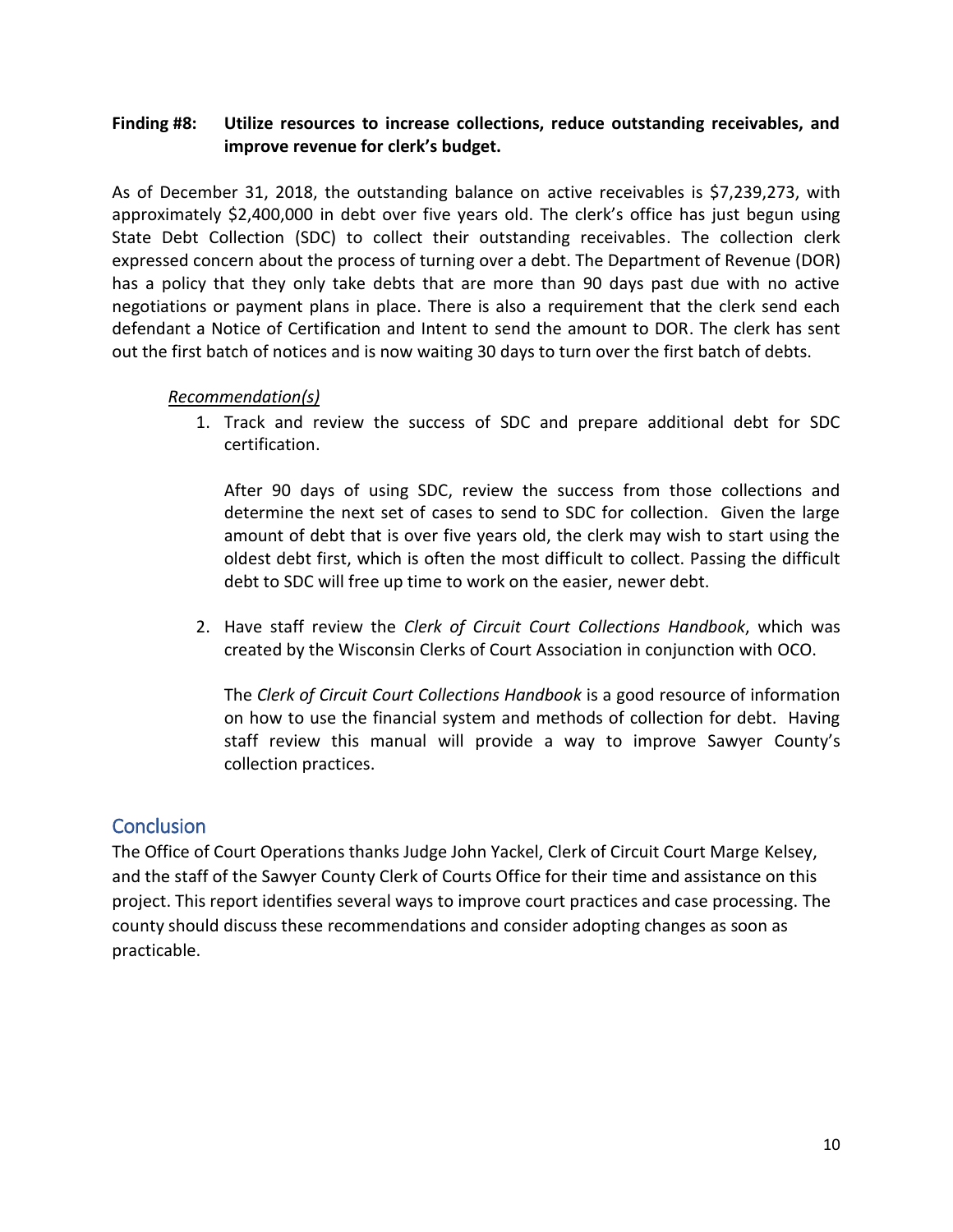Appendix A: Felony Caseflow Chart



<span id="page-12-0"></span>\*Bond hearings and motion hearings are common events in counties but only occur when they are required.